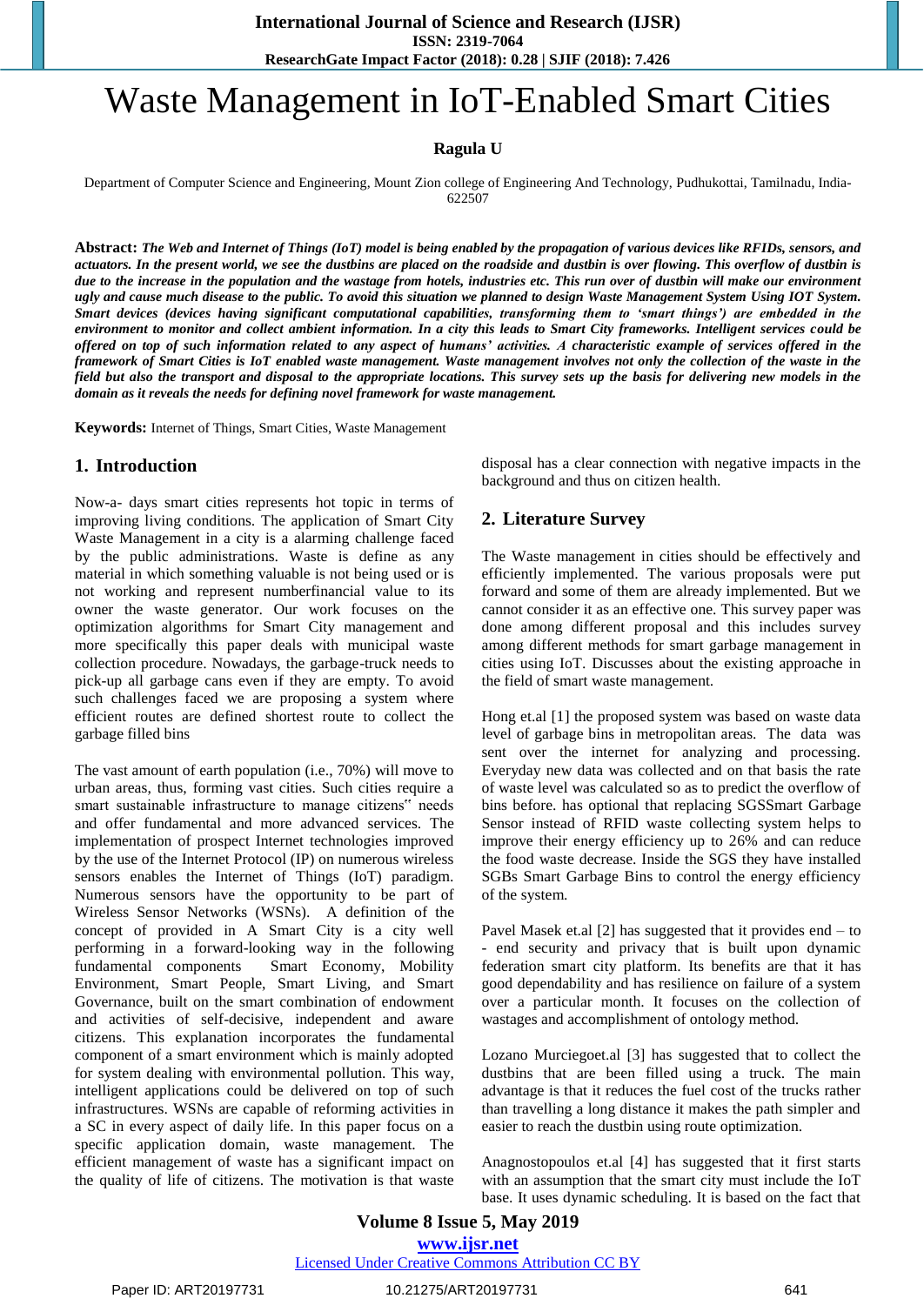the garbage will be collected only when it is fully filled or the maximum capacities of the dustbins are filled.

Abarca Guerrero et.al [6] outlines the fact that the developing countries undergo a prominent factor of affecting the waste management systems due to rising population levels and rapidly growing urbanization. The collaborators of the waste management are many such as household, industry sectors, educational and research intuitions etc.

# **3. Proposed System**

Internet of Things is nothing but the applications performing with the help of internet access. IoT Communication over the internet has grown from user - user interaction to device – device interactions these days. This concept was proposed years back but still it's in the initial stage of business exploitation. Home automation industry and transportation industries are seeing rapid growth with IoT. The main idea to design a smart wastage detection method which would automatically inform the official about the current status of various wastage bins in the city, would have real-time monitorcapability, which would be remotely controlled using IoT technique.

The main idea of our project involves applying IoT technology electronics and application to the current city waste management scenario and enables a two way communication between the infrastructures deployed in the city and the operators/administrators. A centralized system for real-time monitoring is our goal to achieve. In this way both the municipal benefit from an optimized organization which result in most important cost savings and less municipal pollution.

In this proposed system there are multiple dustbins located through the city or the campus, these dustbins are provided with low cost embedded device which helps in tracking the level of the garbage bins and an unique ID will be provided for every dustbin in the city so that it is easy to identify which garbage bin is fill. The level reaches the threshold limit, the device will transmit the level along with the unique ID provided. These details can be accessed by the concern authorities from their place with the help of internet and an immediate action can be made to clean the dustbins.



**Figure 3.1:** Today bin condition in the city



**Figure 3.2:** Block Diagram

## **4. Main Equipments Used in the Smart Waste Management System**

#### **1) Garbage Container**

A waste container is a container for temporarily storing waste, and is usually made out of metal or plastic. The curbside dustbins usually consist of three types: trash cans (receptacles made of metal or plastic), dumpsters (large receptacles similar toskips) and wheelie bins (light, usually plastic bins that are mobile). All of these are emptied by collectors, who will load the contents into a garbage truck and drive it to a landfill, incinerator or consuming crush facility to

#### **2) Ultrasonic Sensor**

A special sonic transducer is used for the ultrasonic proximity sensors, which allows for alternate transmission and reception of sound waves. The sonic waves emitted by the transducer are reflected by an object and received back in the transducer. After having emitted the sound waves, the ultrasonic sensor will switch to receive mode. The time elapsed between emitting and receiving is proportional to the distance of the object from the sensor. Ultrasonic sensors generate high-frequency sound waves and evaluate the echo which is received back by the sensor, measuring the time interval between sending the signal and receiving the echo to determine the distance to an object.

#### **3) Arduino Board**

Arduino is a software company, project, and user community that designs and manufactures computer opensource hardware, open-source software, and microcontrollerbased kits for building digital devices and interactive objects that can sense and control physical devices [3]. The project is based on microcontroller board designs, produced by several vendors, using various microcontrollers. These systems provide sets of digital and analog I/O pins that can interface to various expansion boards (termed shields) and other circuits. The boards feature serial communication interfaces, including Universal Serial Bus (USB) on some models, for loading programs from personal computers. For programming the microcontrollers, the Arduino project provides an integrated development environment (IDE) based on a programming language named Processing, which also supports the languages  $C$  and  $C_{++}$ . The first Arduino was introduced in 2005, aiming to provide a low cost, easy way for novices and professionals to create devices that interact with their environment using sensors and actuators. Common examples of such devices intended for beginner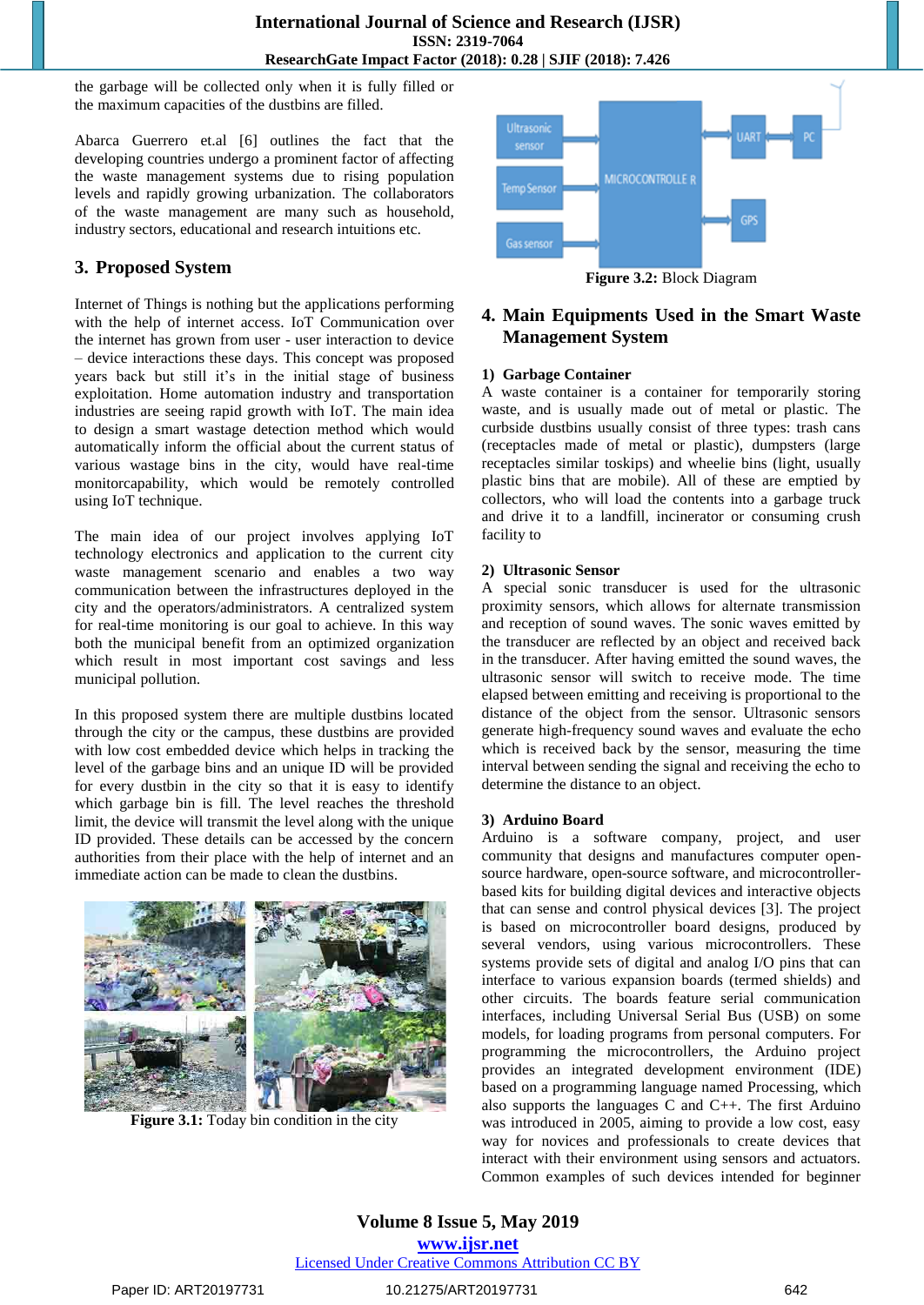hobbyists include simple robots, thermostats, and motion detectors

#### **4) Software of Arduino**

The Arduino project provides the Arduino integrated development environment (IDE), which is a cross-platform application written in the programming language Java. It originated from the IDE for the languages Processing and Wiring. It is designed to introduce programming to artists and other newcomers unfamiliar with software development. It includes a code editor with features such assyntax highlighting, brace matching, and automatic indentation, and provides simple one-click mechanism to compile and load programs to an Arduino board. A program written with the IDE for Arduino is called a "sketch" [4]. The Arduino IDE supports the languages  $C$  and  $C_{++}$  using special rules to organize code.

#### **5) GSM Module**

GSM (Global System for Mobile Communications, originally Groupe Spécial Mobile), is a standard developed by the European Telecommunications Standards Institute (ETSI) to describe the protocols for second-generation (2G) digital cellular networks used bymobile phones, first deployed in Finland in July 1991 [5]. As of 2014 it has become the default global standard for mobile communications - with over 90% market share, operating in over 219 countries and territories [6]. GSM networks operate in a number of different carrier frequency ranges (separated into GSM frequency ranges for 2G and UMTS frequency bands for 3G), with most 2G GSM networks operating in the 900 MHz or 1800 MHz bands. Where these bands were already allocated, the 850 MHz and 1900 MHz bands were used instead (for example in Canada and the United States). In rare cases the 400 and 450 MHz frequency bands are assigned in some countries because they were previously used for first generation systems.

#### **6) Bread Board**

A breadboard is a construction base for prototyping of electronics. Originally it was literally a bread board, a polished piece of wood used for slicing bread. In the 1970s the solderless breadboard (AKA plugboard, a terminal array board) became available and nowadays the term "breadboard" is commonly used to refer to these. "Breadboard" is also a synonym for "prototype". Because the solderless breadboard does not require soldering, it is reusable. This makes it easy to use for creating temporary prototypes and experimenting with circuit design. For this reason, solderless breadboards are also extremely popular with students and in technological education. Older breadboard types did not have this property. A stripboard (veroboard) and similar prototyping printed circuit boards, which are used to build semipermanent soldered prototypes or one-offs, cannot easily be reused. A variety of electronic systems may be prototyped by using breadboards, from small analog and digital circuits to complete central processing units (CPUs)

A modern solderless breadboard consists of a perforated block of plastic with numerous tin plated phosphor bronze or nickel silver alloy spring clips under the perforations. The clips are often called tie points or contact points. The number of tie points is often given in the specification of the breadboard. The spacing between the clips (lead pitch) is typically 0.1 in (2.54 mm). Integrated circuits (ICs) in dual in-line packages (DIPs) can be inserted to straddle the centerline of the block. Interconnecting wires and the leads of discrete components (such as capacitors, resistors, and inductors) can be inserted into the remaining free holes to complete the circuit. Where ICs are not used, discrete components and connecting wires may use any of the holes.

#### **7) Jump Wires**

Jump wires (also called jumper wires) for solderless bread boarding can be obtained in ready-to-use jump wire sets or can be manually manufactured. The latter can become tedious work for larger circuits. Readyto-use jump wires come in different qualities, some even with tiny plugs attached to the wire ends. Jump wire material for readymade or homemade wires should usually be 22 AWG (0.33 mm<sub>2</sub>) solid copper, tin-plated wire - assuming no tiny plugs are to be attached to the wire ends. The wire ends should be stripped  $3/16$  to  $5/16$  in (4.8 to 7.9 mm). Shorter stripped wires might result in bad contact with the board's spring clips (insulation being caught in the springs). Longer stripped wires increase the likelihood of short-circuits on the board. Needle-nose pliers and tweezers are helpful when inserting or removing wires, particularly on crowded boards.

Differently colored wires and color-coding discipline are often adhered to for consistency. However, the number of available colors is typically far fewer than the number of signal types or paths. Typically, a few wire colors are reserved for the supply voltages and ground (e.g., red, blue, black), some are reserved for main signals, and the rest are simply used where convenient.

## **5. Conclusion**

This survey paper is the implementation of smart garbage management system using IR sensor, microcontroller and Wi-Fi module. The objective of the paper is for the real time access of information about the dustbin. This waste Management System using IOT has implemented the management of waste in real time using smart dustbin to check the fill level of dustbin to check if it is full or not. The novel IOT based system for waste collection in smart city. Providing the service for the different kind of stake holder involved in this area. This system assure the cleaning of dustbin soon when the wastage level reaches its maximum. If the dustbin is not cleaned in specific time then the record is sent to the higher authority who can take appropriate action against the concerned contractor Therefore, the smart waste management system makes the waste garbage collection more resourceful. Such system are vulnerable to plundering of components in the system in different ways which needs to be worked on.

#### **References**

[1] InsungHong, SunghoiPark, BeomseokLee, JaekeunLee, Da ebeomJeong, and SehyunPark, "IoT-Based Smart Garbage System for Efficient Food Waste management" -Scientific World Journal-Aug 2014.